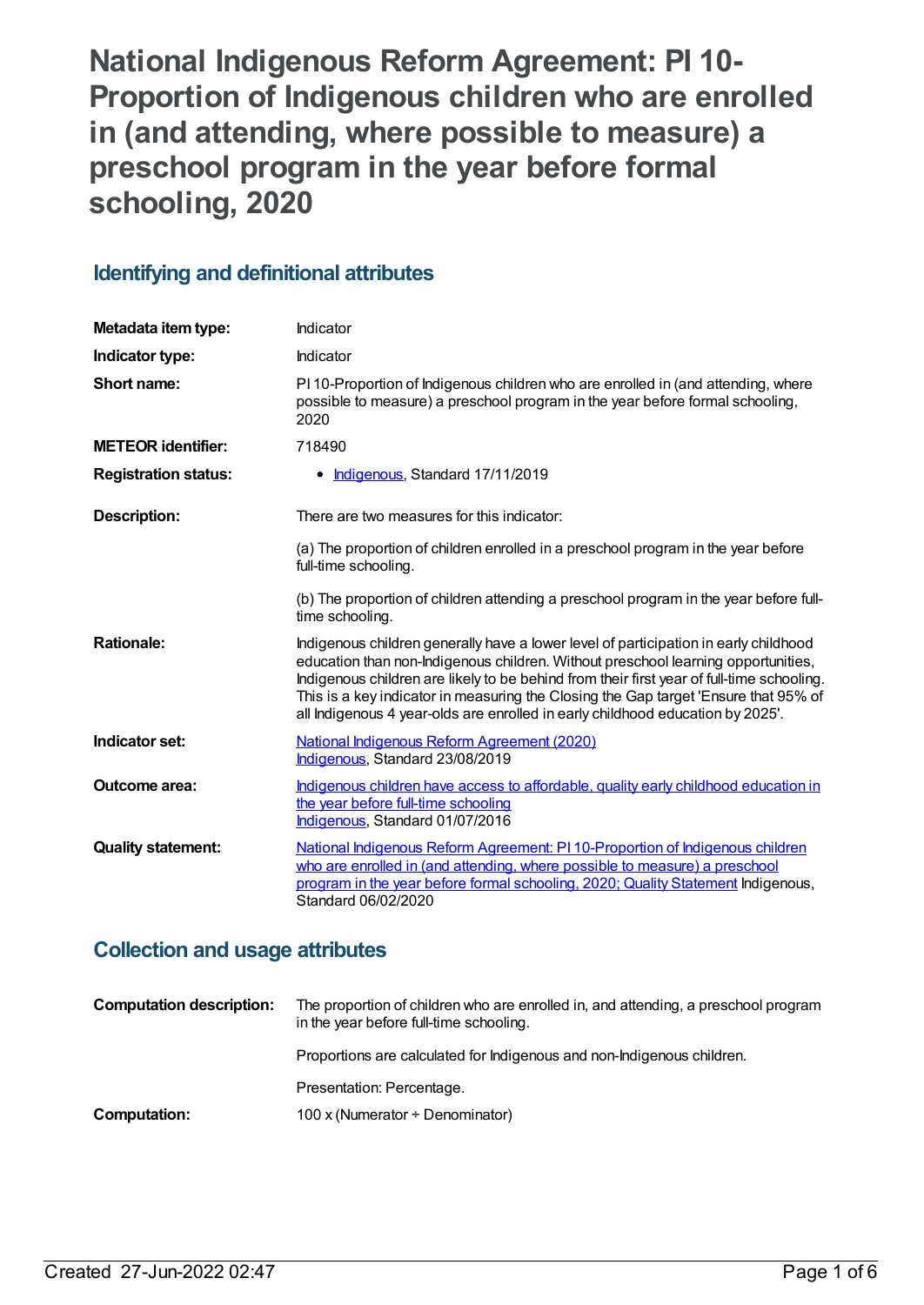| <b>Numerator:</b>               | Measure (a):                                                                                                                                                                                                                                                                                                                                                      |
|---------------------------------|-------------------------------------------------------------------------------------------------------------------------------------------------------------------------------------------------------------------------------------------------------------------------------------------------------------------------------------------------------------------|
|                                 | The estimated number of children who are enrolled in a preschool program in the<br>year before full-time schooling.                                                                                                                                                                                                                                               |
|                                 | Measure (b):                                                                                                                                                                                                                                                                                                                                                      |
|                                 | The number of children attending a preschool program (for at least one hour in the<br>reference period) in the year before full-time schooling.                                                                                                                                                                                                                   |
|                                 | The numerator is obtained by summing all children who reported for Measure (a), a<br>'Yes' response against the data element 'Child-early childhood education<br>program enrolment indicator, yes/no code N', and for Measure (b), a 'Yes'<br>response against the data element 'Child—early childhood education program<br>attendance indicator, yes/no code N'. |
| <b>Numerator data elements:</b> | <b>Data Element / Data Set-</b>                                                                                                                                                                                                                                                                                                                                   |
|                                 | Person-date of birth, DDMMYYYY                                                                                                                                                                                                                                                                                                                                    |
|                                 | NMDS / DSS                                                                                                                                                                                                                                                                                                                                                        |
|                                 | <b>Early Childhood Education and Care: Unit Record Level NMDS 2018</b>                                                                                                                                                                                                                                                                                            |
|                                 | Guide for use                                                                                                                                                                                                                                                                                                                                                     |
|                                 | Data source type: Compilation of jurisdictional administrative data and<br>censuses.                                                                                                                                                                                                                                                                              |
|                                 | Data Element / Data Set-                                                                                                                                                                                                                                                                                                                                          |
|                                 | Child-early childhood education program attendance indicator, yes/no code<br>$\overline{\mathsf{N}}$                                                                                                                                                                                                                                                              |
|                                 | NMDS / DSS                                                                                                                                                                                                                                                                                                                                                        |
|                                 | <b>Early Childhood Education and Care: Unit Record Level NMDS 2018</b>                                                                                                                                                                                                                                                                                            |
|                                 | Guide for use                                                                                                                                                                                                                                                                                                                                                     |
|                                 | Data source type: Compilation of jurisdictional administrative data and<br>censuses.                                                                                                                                                                                                                                                                              |
|                                 | Data Element / Data Set-                                                                                                                                                                                                                                                                                                                                          |
|                                 | Child-early childhood education program enrolment indicator, yes/no code N                                                                                                                                                                                                                                                                                        |
|                                 | NMDS / DSS                                                                                                                                                                                                                                                                                                                                                        |
|                                 | <b>Early Childhood Education and Care: Unit Record Level NMDS 2018</b>                                                                                                                                                                                                                                                                                            |
|                                 | Guide for use                                                                                                                                                                                                                                                                                                                                                     |
|                                 | Data source type: Compilation of jurisdictional administrative data and<br>censuses.                                                                                                                                                                                                                                                                              |
|                                 | Data Element / Data Set-                                                                                                                                                                                                                                                                                                                                          |
|                                 | Person-Indigenous status, code N                                                                                                                                                                                                                                                                                                                                  |
|                                 | NMDS / DSS                                                                                                                                                                                                                                                                                                                                                        |
|                                 | <b>Early Childhood Education and Care: Unit Record Level NMDS 2018</b>                                                                                                                                                                                                                                                                                            |
|                                 | Guide for use                                                                                                                                                                                                                                                                                                                                                     |
|                                 | Data source type: Compilation of jurisdictional administrative data and<br>censuses.                                                                                                                                                                                                                                                                              |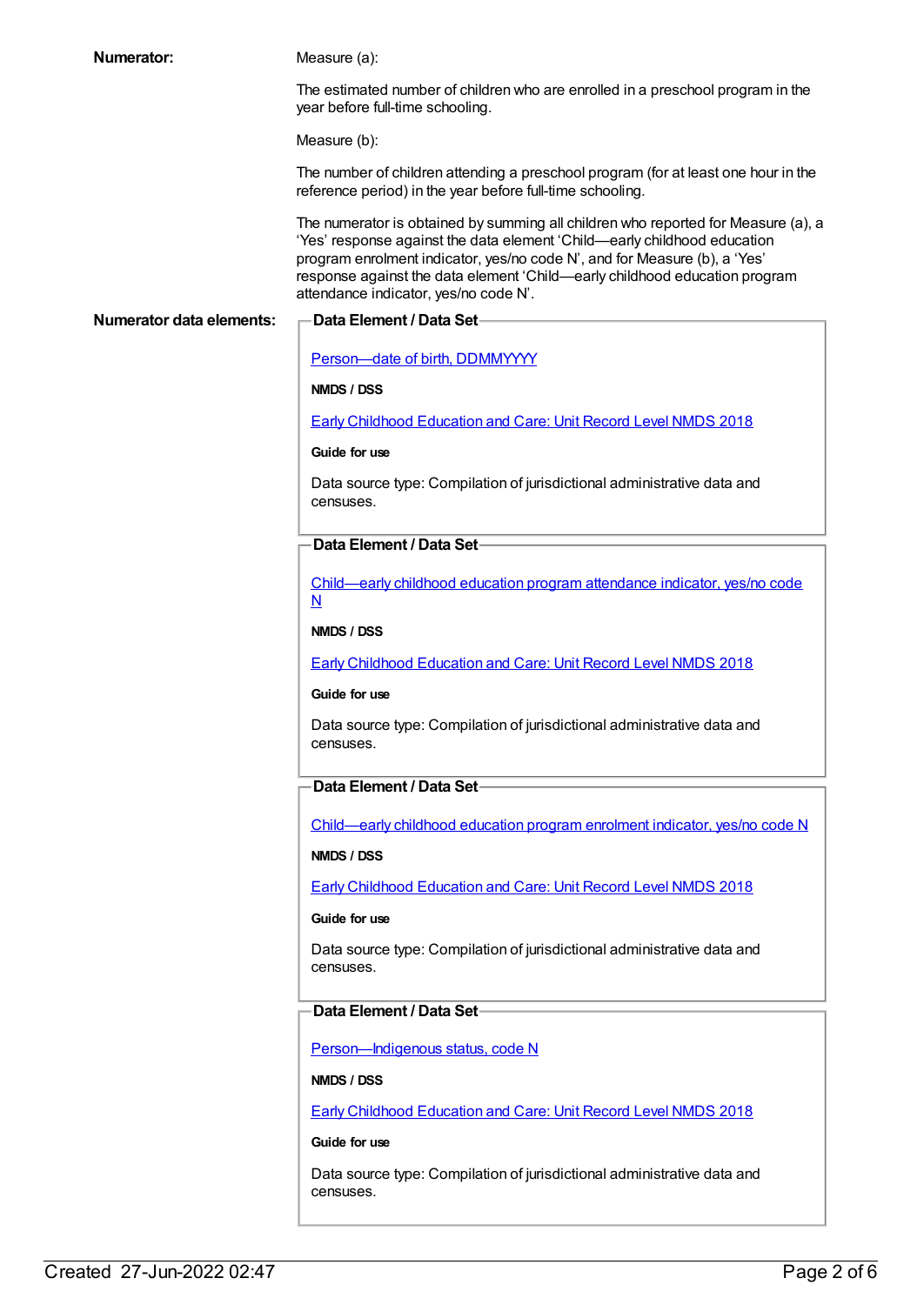| Denominator:     | Measure (a):                                                                                                                                                                                                                                                                                                                                                                                                                                                                                                                                                                                                                                                     |
|------------------|------------------------------------------------------------------------------------------------------------------------------------------------------------------------------------------------------------------------------------------------------------------------------------------------------------------------------------------------------------------------------------------------------------------------------------------------------------------------------------------------------------------------------------------------------------------------------------------------------------------------------------------------------------------|
|                  | The estimated number of children in the year before full-time schooling (based on<br>adjusted potential population* age in months relating to school starting provisions in<br>each state/territory).                                                                                                                                                                                                                                                                                                                                                                                                                                                            |
|                  | *Potential population:                                                                                                                                                                                                                                                                                                                                                                                                                                                                                                                                                                                                                                           |
|                  | • Jurisdictions with wider age cohorts of children in the 'year' before full-time<br>schooling—the number of children already in full-time schooling has been<br>subtracted from the revised population estimates to create a cohort of<br>children who could be in an early childhood education program (ECEP) prior<br>to attending school the following year.<br>• Jurisdictions with early school starters-counts of children aged 4 who are<br>enrolled in school (early starters) have been subtracted from the population<br>denominator.<br>• Adjusted population--population projections (based on 2016 Census) of<br>Indigenous children aged 4 years. |
|                  | Measure (b):                                                                                                                                                                                                                                                                                                                                                                                                                                                                                                                                                                                                                                                     |
|                  | The estimated number of children enrolled in a preschool program in the year<br>before full-time schooling.                                                                                                                                                                                                                                                                                                                                                                                                                                                                                                                                                      |
| Denominator data | Data Element / Data Set-                                                                                                                                                                                                                                                                                                                                                                                                                                                                                                                                                                                                                                         |
| elements:        | Data Element                                                                                                                                                                                                                                                                                                                                                                                                                                                                                                                                                                                                                                                     |
|                  | Students-Full-time                                                                                                                                                                                                                                                                                                                                                                                                                                                                                                                                                                                                                                               |
|                  | Students-Age                                                                                                                                                                                                                                                                                                                                                                                                                                                                                                                                                                                                                                                     |
|                  | Data Source                                                                                                                                                                                                                                                                                                                                                                                                                                                                                                                                                                                                                                                      |
|                  | <b>National Schools Statistics Collection</b>                                                                                                                                                                                                                                                                                                                                                                                                                                                                                                                                                                                                                    |
|                  | Data Element / Data Set-                                                                                                                                                                                                                                                                                                                                                                                                                                                                                                                                                                                                                                         |
|                  | Data Element                                                                                                                                                                                                                                                                                                                                                                                                                                                                                                                                                                                                                                                     |
|                  | Person-estimated resident population of Australia                                                                                                                                                                                                                                                                                                                                                                                                                                                                                                                                                                                                                |
|                  | Data Source                                                                                                                                                                                                                                                                                                                                                                                                                                                                                                                                                                                                                                                      |
|                  | ABS Estimated resident population (2016 Census-based)                                                                                                                                                                                                                                                                                                                                                                                                                                                                                                                                                                                                            |
|                  | Data Element / Data Set-                                                                                                                                                                                                                                                                                                                                                                                                                                                                                                                                                                                                                                         |
|                  | Data Element                                                                                                                                                                                                                                                                                                                                                                                                                                                                                                                                                                                                                                                     |
|                  | Person-estimated resident population of Australia                                                                                                                                                                                                                                                                                                                                                                                                                                                                                                                                                                                                                |
|                  | Data Source                                                                                                                                                                                                                                                                                                                                                                                                                                                                                                                                                                                                                                                      |
|                  | ABS Indigenous estimates and projections (2016 Census-based)                                                                                                                                                                                                                                                                                                                                                                                                                                                                                                                                                                                                     |
|                  | Data Element / Data Set-                                                                                                                                                                                                                                                                                                                                                                                                                                                                                                                                                                                                                                         |
|                  | Child—early childhood education program enrolment indicator, yes/no code N                                                                                                                                                                                                                                                                                                                                                                                                                                                                                                                                                                                       |
|                  | NMDS / DSS                                                                                                                                                                                                                                                                                                                                                                                                                                                                                                                                                                                                                                                       |
|                  | <b>Early Childhood Education and Care: Unit Record Level NMDS 2015</b>                                                                                                                                                                                                                                                                                                                                                                                                                                                                                                                                                                                           |
|                  | Guide for use                                                                                                                                                                                                                                                                                                                                                                                                                                                                                                                                                                                                                                                    |
|                  | Data source type: Compilation of jurisdictional administrative data and<br>censuses.                                                                                                                                                                                                                                                                                                                                                                                                                                                                                                                                                                             |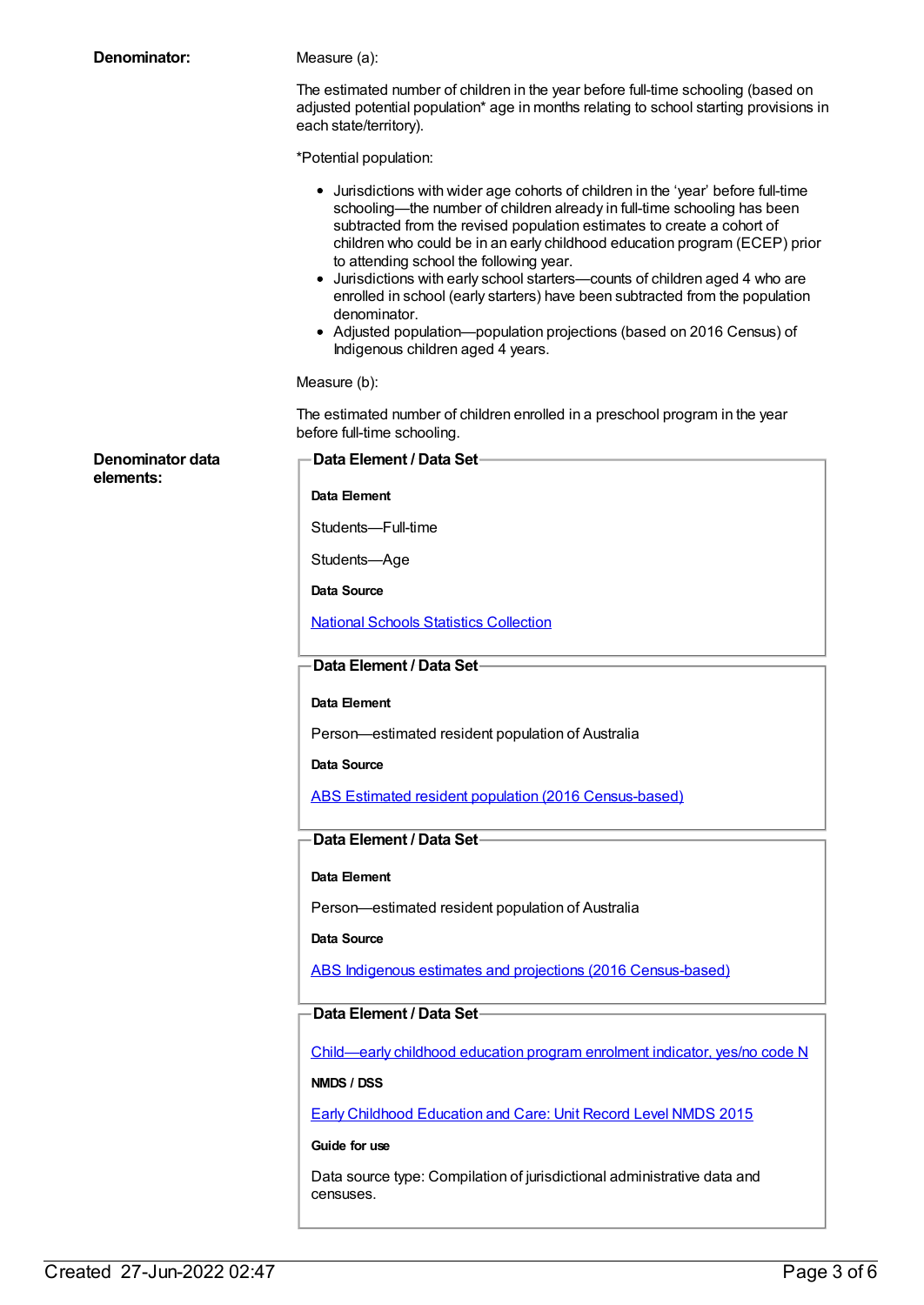| Disaggregation:                    | <b>Current Period (2018):</b>                                                                                                                                                                                                                                                                                                                                                                                                                                                                                                                                                                                                                                                                                                                                                                                                                                                                      |
|------------------------------------|----------------------------------------------------------------------------------------------------------------------------------------------------------------------------------------------------------------------------------------------------------------------------------------------------------------------------------------------------------------------------------------------------------------------------------------------------------------------------------------------------------------------------------------------------------------------------------------------------------------------------------------------------------------------------------------------------------------------------------------------------------------------------------------------------------------------------------------------------------------------------------------------------|
|                                    | Measure (a):                                                                                                                                                                                                                                                                                                                                                                                                                                                                                                                                                                                                                                                                                                                                                                                                                                                                                       |
|                                    | • State and territory, and nationally by Indigenous status                                                                                                                                                                                                                                                                                                                                                                                                                                                                                                                                                                                                                                                                                                                                                                                                                                         |
|                                    | Measure (b):                                                                                                                                                                                                                                                                                                                                                                                                                                                                                                                                                                                                                                                                                                                                                                                                                                                                                       |
|                                    | • Nationally by remoteness, by Indigenous status (Remoteness areas are Major<br>cities; Inner regional; Outer regional; Remote; Very remote).<br>• State and territory and nationally, by Indigenous status                                                                                                                                                                                                                                                                                                                                                                                                                                                                                                                                                                                                                                                                                        |
|                                    | Time series-2015, 2016 and 2017 (to be revised using 2016 Census-based<br>populations).                                                                                                                                                                                                                                                                                                                                                                                                                                                                                                                                                                                                                                                                                                                                                                                                            |
| <b>Comments:</b>                   | Collection of data involves alignment of the numerator and denominator:                                                                                                                                                                                                                                                                                                                                                                                                                                                                                                                                                                                                                                                                                                                                                                                                                            |
|                                    | • for attendance and enrolment place of usual residence—child is counted<br>where they reside, not by where the provider is located (where insufficient<br>information on the child's address was collected, where no address details<br>have been provided, or no unit record level information exists-remoteness<br>area is to be assigned using the address of the service at which the child is<br>enrolled, according to the Remoteness Structure of the Australian Bureau of<br>Statistics Australian Statistical Geography Standard (ASGS)).<br>for enrolment only treatment of not stated Indigenous status—Indigenous<br>count includes addition of a share of children enrolled with a not stated<br>Indigenous status in proportion to the ratio of children enrolled with known<br>Indigenous status. (For attendance not stated Indigenous status is excluded<br>from the numerator). |
|                                    | This indicator should use child level data excluding repeaters where available,<br>calculated using a Statistical Linkage Key (SLK) which provides a unique identifier<br>for the majority of children.                                                                                                                                                                                                                                                                                                                                                                                                                                                                                                                                                                                                                                                                                            |
|                                    | Records in the National Early Childhood Education and Care (ECEC) Collection<br>are produced from the unique child level.                                                                                                                                                                                                                                                                                                                                                                                                                                                                                                                                                                                                                                                                                                                                                                          |
|                                    | Direct comparisons cannot be made between years due to differences in coverage<br>and methodologies.                                                                                                                                                                                                                                                                                                                                                                                                                                                                                                                                                                                                                                                                                                                                                                                               |
|                                    | Where available, the count of 'Children in a preschool program in the year before<br>full-time schooling' (YBFS) is to be used. This count includes all children who were<br>enrolled in and attended an early childhood education program in the YBFS, where<br>YBFS is based on adjusted potential population age in months relating to school<br>starting provisions in each state/territory.                                                                                                                                                                                                                                                                                                                                                                                                                                                                                                   |
|                                    | Where YBFS is not available, the count of 'Children in a preschool program in the<br>calendar year' ('Children in 2016') is to be used. This count includes all children<br>aged 4 and 5 that were enrolled in and attended a preschool program in the<br>collection year. A child is included in this count regardless of whether they also<br>attended a preschool program in a previous year (that is, including children who<br>were enrolled in and attended more than one year of a preschool program).                                                                                                                                                                                                                                                                                                                                                                                      |
|                                    | For more information on creating unique child records from child episode data,<br>including how to treat multiple enrolments and repeat enrolments over time, see<br>Chapter 3 in National Early Childhood Education and Care Collection: Concepts,<br>Sources and Method (ABS 2013).                                                                                                                                                                                                                                                                                                                                                                                                                                                                                                                                                                                                              |
| <b>Representational attributes</b> |                                                                                                                                                                                                                                                                                                                                                                                                                                                                                                                                                                                                                                                                                                                                                                                                                                                                                                    |
| <b>Representation class:</b>       | Percentage                                                                                                                                                                                                                                                                                                                                                                                                                                                                                                                                                                                                                                                                                                                                                                                                                                                                                         |
| Data type:                         | Real                                                                                                                                                                                                                                                                                                                                                                                                                                                                                                                                                                                                                                                                                                                                                                                                                                                                                               |
| Unit of measure:                   | Person                                                                                                                                                                                                                                                                                                                                                                                                                                                                                                                                                                                                                                                                                                                                                                                                                                                                                             |

**Format:** NN[N].N **Indicator conceptual framework**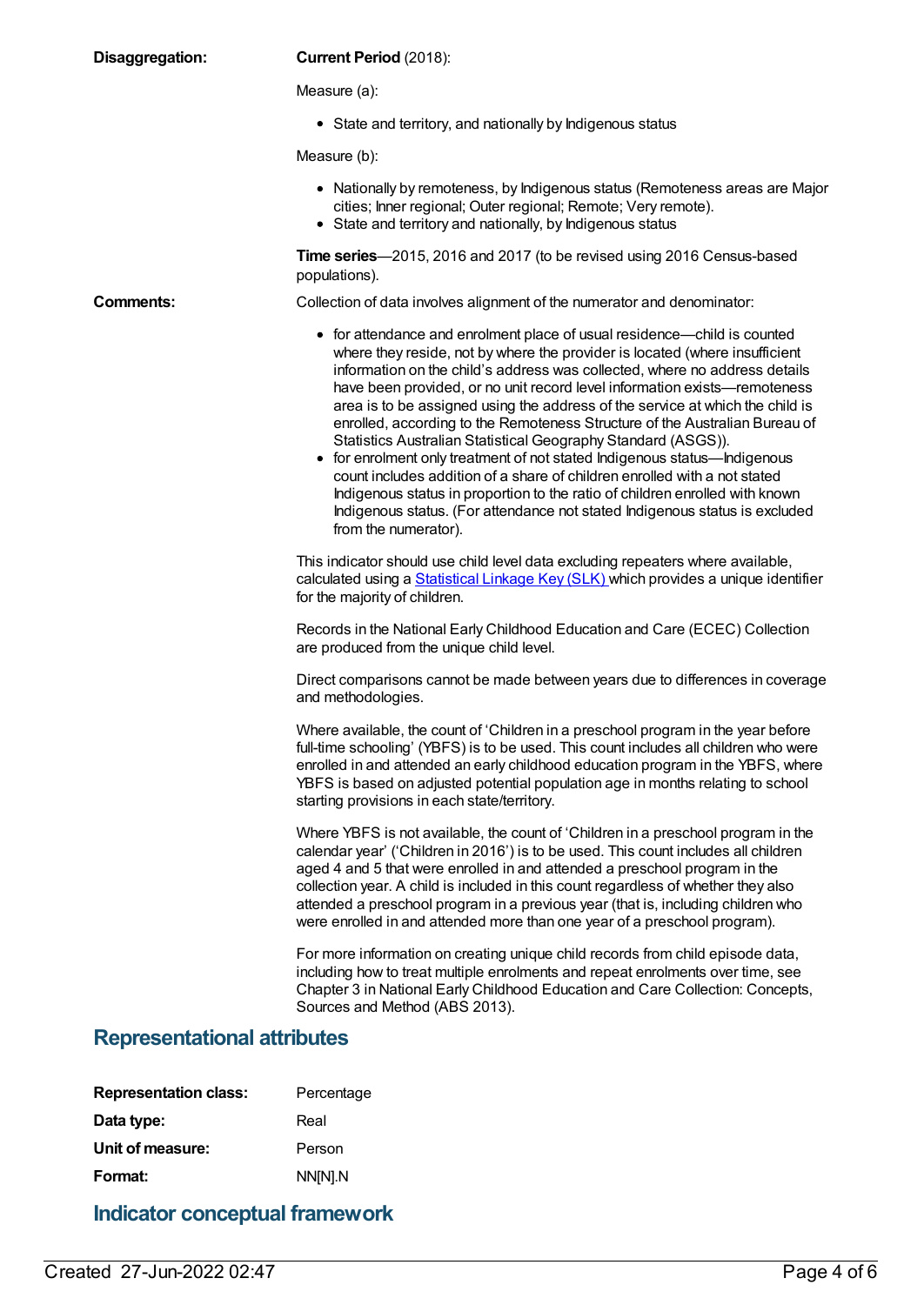#### **Data source attributes**

| Data sources:                    | <b>Data Source</b>                                                              |
|----------------------------------|---------------------------------------------------------------------------------|
|                                  | <b>National Schools Statistics Collection</b>                                   |
|                                  | Frequency                                                                       |
|                                  | Annual                                                                          |
|                                  | Data custodian                                                                  |
|                                  | Ministerial Council on Education, Early Childhood Development and Youth Affairs |
|                                  | <b>Data Source</b>                                                              |
|                                  | ABS Estimated resident population (2016 Census-based)                           |
|                                  | Frequency                                                                       |
|                                  | Quarterly                                                                       |
|                                  | Data custodian                                                                  |
|                                  | <b>Australian Bureau of Statistics</b>                                          |
|                                  | <b>Data Source</b>                                                              |
|                                  | ABS Indigenous estimates and projections (2016 Census-based)                    |
|                                  | Frequency                                                                       |
|                                  | Periodic                                                                        |
|                                  | Data custodian                                                                  |
|                                  | <b>Australian Bureau of Statistics</b>                                          |
| <b>Accountability attributes</b> |                                                                                 |

| <b>Organisation responsible</b><br>for providing data: | Australian Bureau of Statistics.                                                                                                                                                               |
|--------------------------------------------------------|------------------------------------------------------------------------------------------------------------------------------------------------------------------------------------------------|
| Further data development /<br>collection required:     | Further improvements are required to provide comparable YBFS data for all states<br>and territories. Further work on the quality of attendance data will improve the<br>quality of these data. |
|                                                        | Further work is required to provide appropriate sub-state population counts for the<br>denominator.                                                                                            |

## **Source and reference attributes**

| <b>Submitting organisation:</b> | Australian Institute of Health and Welfare                                                                                                                                          |
|---------------------------------|-------------------------------------------------------------------------------------------------------------------------------------------------------------------------------------|
| Steward:                        | National Indigenous Reform Agreement Performance Information Management<br>Group                                                                                                    |
| Reference documents:            | ABS (Australian Bureau of Statistics) 2013. National Early Childhood Education<br>and Care Collection: Concepts, Sources and Methods. ABS Cat. no.<br>4240.0.55.001. Canberra: ABS. |

# **Relational attributes**